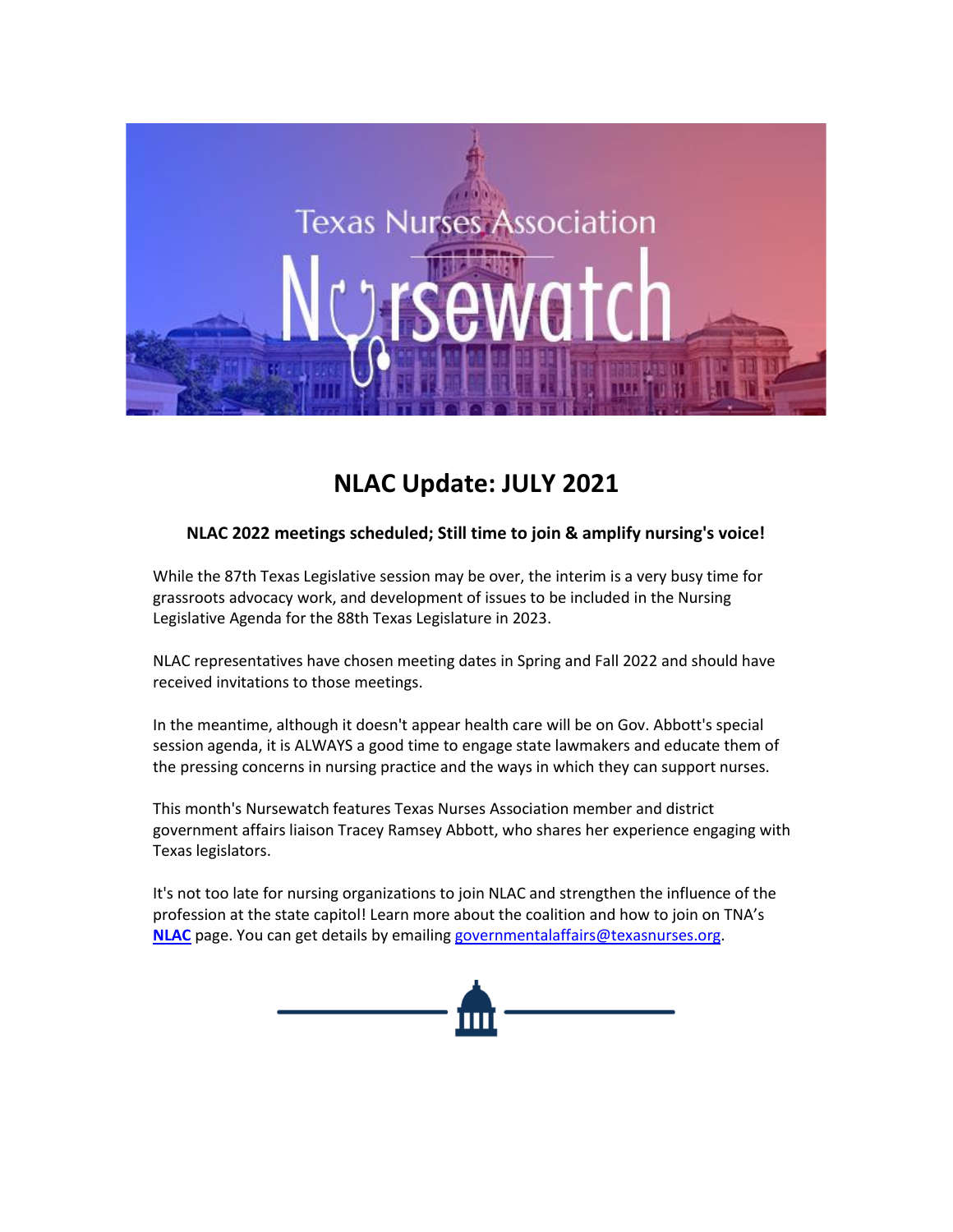#### **Grassroots Advocacy DOES Make a Difference!**



In the first 48 years of my life, it never occurred to me to let my elected officials know of concerns that arose in my community. Once becoming involved in the Texas Nurses Association, I was introduced to the concept of forming relationships with my representatives. One of the stories about speaking with lawmakers is close to home.

My mother told me about how the Employees Retirement System of Texas (ERS) was changing her health insurance provider last year. She, and the rest of the Houston area ERS receivers, were being forced to switch their health providers that they had established

relationships with for years, sometimes decades, because they no longer accepted their insurance. Some of these retirees had multiple comorbidities. I was horrified! I wanted to do something to help my mom and her friends. I decided to write to the legislators and tell them the human toll their decision made. I looked up my mom's elected officials on [https://whoaremyrepresentatives.org.](https://whoaremyrepresentatives.org/) This website provides all your elected officials from federal to local and their contact information.

I wrote a letter to my mother's lawmakers with personal narratives directly from my mom and her affected friends about how this change would impact their lives. To my amazement, I received replies that were not just form letters! I received a letter from Governor Abbott's office stating that the office of the ERS Executive Director would be getting in touch with my mom to see how they could help. That is exactly what happened. The ERS ED called my mother and explained to her the mandate associated with the change and how ERS is obligated to the stakeholders (ERS benefit recipients) to utilize the funds as prudently as possible. Then the ED stated that he would be happy to help my mother, and any other beneficiaries to navigate getting new providers. The fact that they took the time to help my mom and her friends was a big step in feeling our concerns were heard. We felt seen.

The whole process was easy as could be and can be summed up as:

- 1. Identify an issue you would like your representative to address.
- 2. Write a letter to the representative/s stating the issue and what you would like the resolution to be.
- 3. Allow about three business days for a response.
- 4. If you do not receive a response or only a form letter, call the representative's office stating that you are a constituent and would like help with an issue. Restate what was in your email.
- 5. Persistence is key. However, in my scenario, I received a timely response without having to call the office.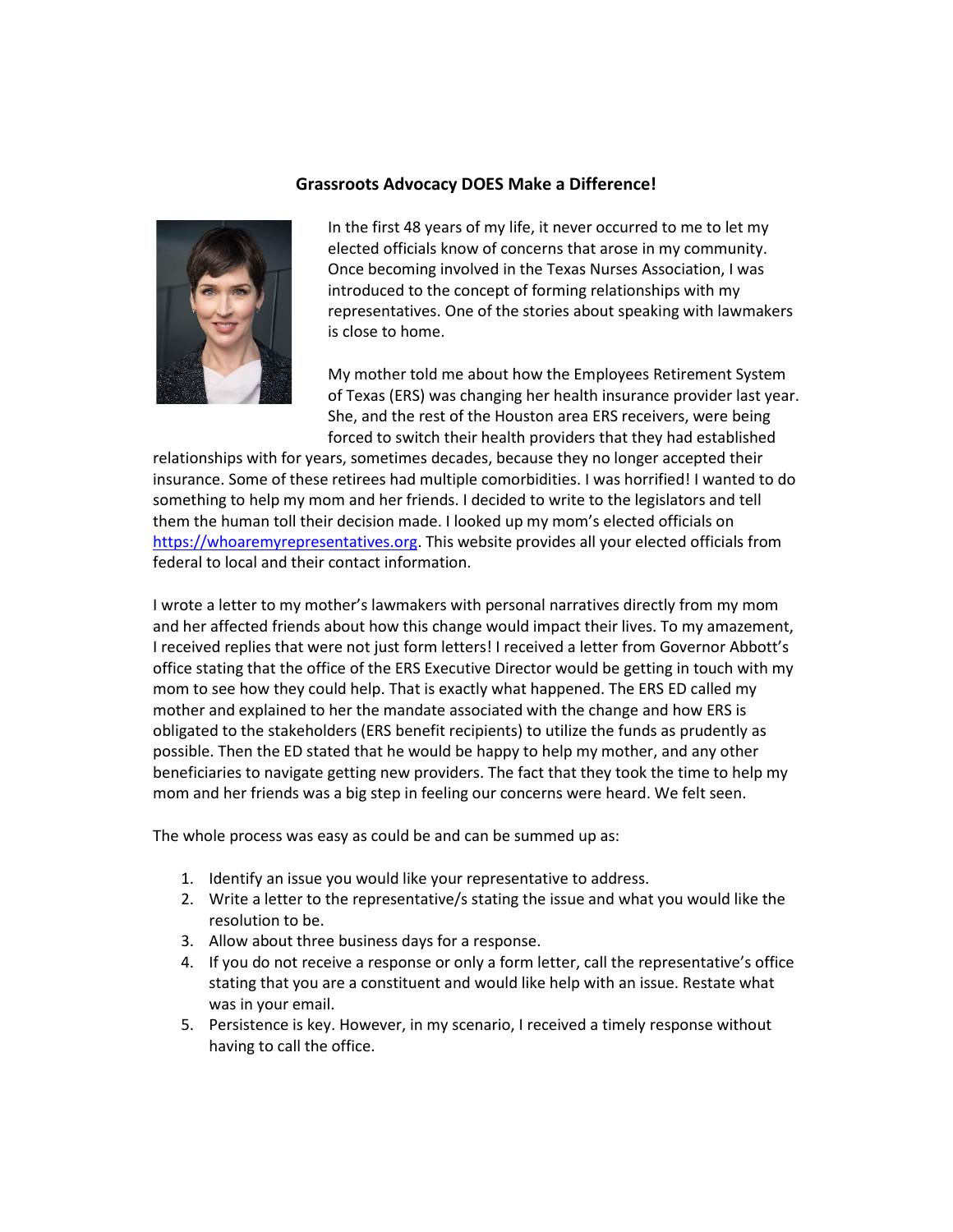Since diving in with the ERS issue, I have become more involved in forming relationships with my representatives. It is a rewarding experience and has taken away the notion I had that legislators are untouchable leaders on top of a hill. They are extremely approachable, enjoy hearing from their constituents, and love having experts in fields they are unfamiliar with.

- **Tracey Ramsey Abbott, DNP, MPAff, RN, CAIP, CNAMB**

TNA District 5 Director of Government Affairs

*To learn more about advocating with your lawmaker, check out our [Advocacy Toolkit!](https://www.texasnurses.org/general/custom.asp?page=AdvocacyToolkit)*

### **Join NLAC and help nurses make a difference where it matters!**



*\*\* Follow us on Twitter at* **[@TXNursesLege](https://twitter.com/TXNursesLege)***, the twitter handle for* **Nursewatch***.*

## **Capitol Brief Update**

**by Kevin C. Stewart, II**

The 87th Legislative Session is officially over and it was a difficult session all around, given the pandemic, an extremely tight budget and the fallout from the winter storm. But there were some bright spots!

On the telemedicine/telehealth front, the legislature passed [HB 4,](https://capitol.texas.gov/BillLookup/History.aspx?LegSess=87R&Bill=HB4) which took effect immediately when Gov. Abbott signed it on June 15. The bill instructs HHSC to reimburse for more telemedicine and telehealth services generally, and specifically instructs the agency to allow home telemonitoring and audio-only behavioral health. [SB 437](https://capitol.texas.gov/BillLookup/History.aspx?LegSess=87R&Bill=SB437) was signed into law on June 16, effective immediately, and requires the Department of State Health Services to create a reserve of PPE for healthcare workers. Finally[, HB 133,](https://capitol.texas.gov/BillLookup/History.aspx?LegSess=87R&Bill=HB133) signed June 15 and effective Sept. 1, extends Medicaid coverage to women for 12 months after delivery or miscarriage.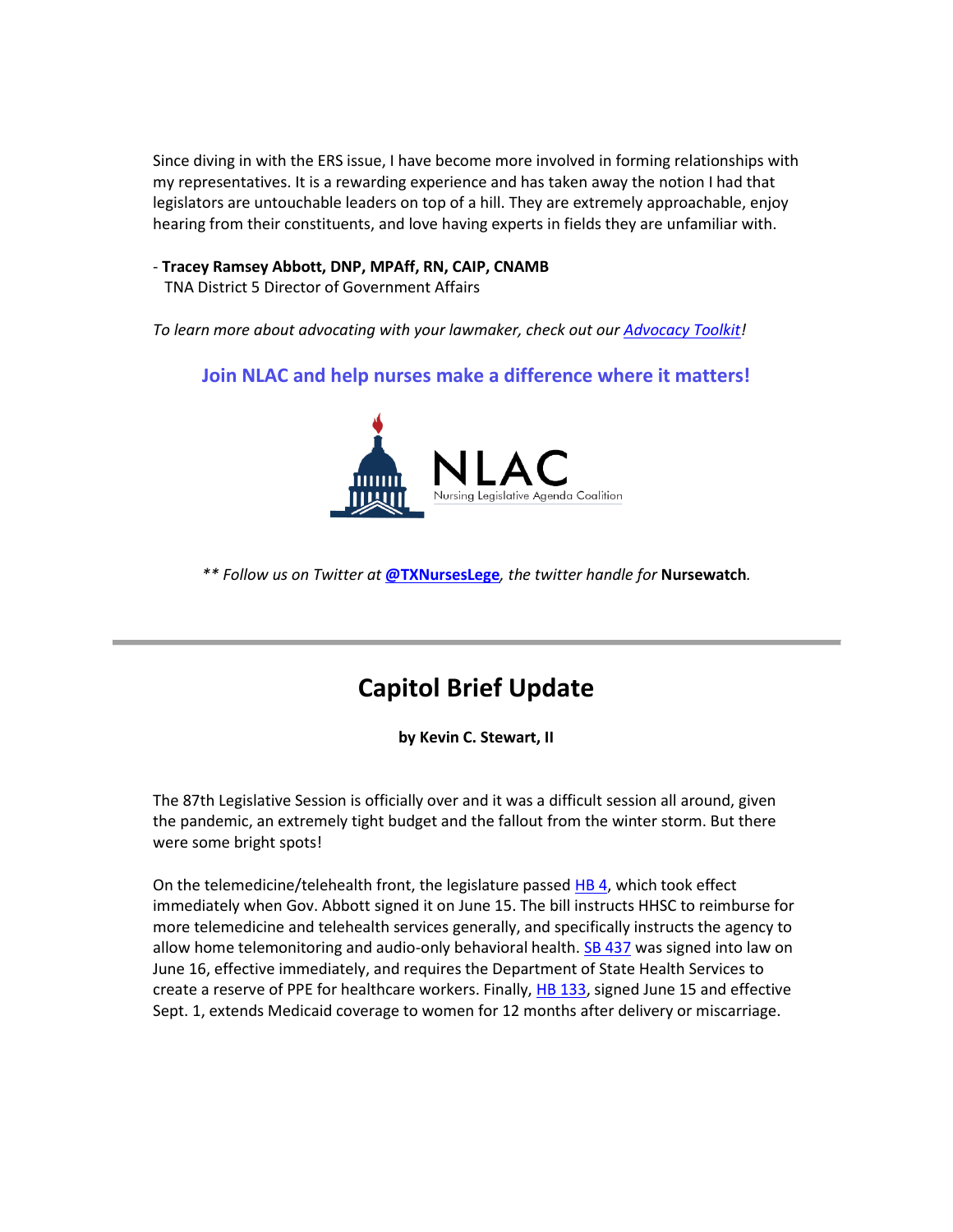While many nursing-specific bills didn't get passed, almost every bill on the NLAC agenda made it farther along in the process than they've ever been! The workplace violence bill (HB [326\)](https://capitol.texas.gov/BillLookup/History.aspx?LegSess=87R&Bill=HB326) made it all the way through the House, as did the Nursing Faculty Loan Repayment Program flexibility bill [\(HB 546\)](https://capitol.texas.gov/BillLookup/History.aspx?LegSess=87R&Bill=HB546).

While the full practice authority bill [\(HB 2029\)](https://capitol.texas.gov/BillLookup/History.aspx?LegSess=87R&Bill=HB2029) did not get through, the APRN death certificate bill [\(HB 4048\)](https://capitol.texas.gov/BillLookup/History.aspx?LegSess=87R&Bill=HB4048) made it through both chambers and was signed by the governor on June 15. It became effective immediately. Finally, the school-nurse asthma bill [\(HB 3819\)](https://capitol.texas.gov/BillLookup/History.aspx?LegSess=87R&Bill=HB3819) made it all the way through the House, and then the Senate committee, but the clock ran out before it could be heard on the Senate floor. All told, I'm very happy with the progress nursing made this session, despite very few actual bills passing.

As you know, following the end of session, fingers started pointing over what went wrong for so many bills. Gov. Abbott had publicly called out the legislature for not passing the omnibus election and bail reform bills. He retaliated with a line-item veto of Article 10 of the budget, which funds the legislature and its employees. Some Texas House Democrats and legislative staff have responded by filing a petition with the Texas Supreme Court to override Gov. Abbott's recent veto.

We'll certainly keep everyone in the loop as things progress, especially since the governor has called a special session for July 8.

I appreciate those of you who have taken the time to engage in the process despite all that's been going on the past six months.

For more of my session wrap-up, check out m[y final legislative update podcast](https://d3ctxlq1ktw2nl.cloudfront.net/staging/2021-06-25/a9ef017ac4ea8523627bbc695af136e6.m4a) with TNA Government Affairs Committee member Sola Oyewuwo MSN, MBA, RN.



Bookmark *[Texas Tribune](https://www.votervoice.net/BroadcastLinks/DdNv9gKz6ggw4_oztL-eQg)* to get the latest political news!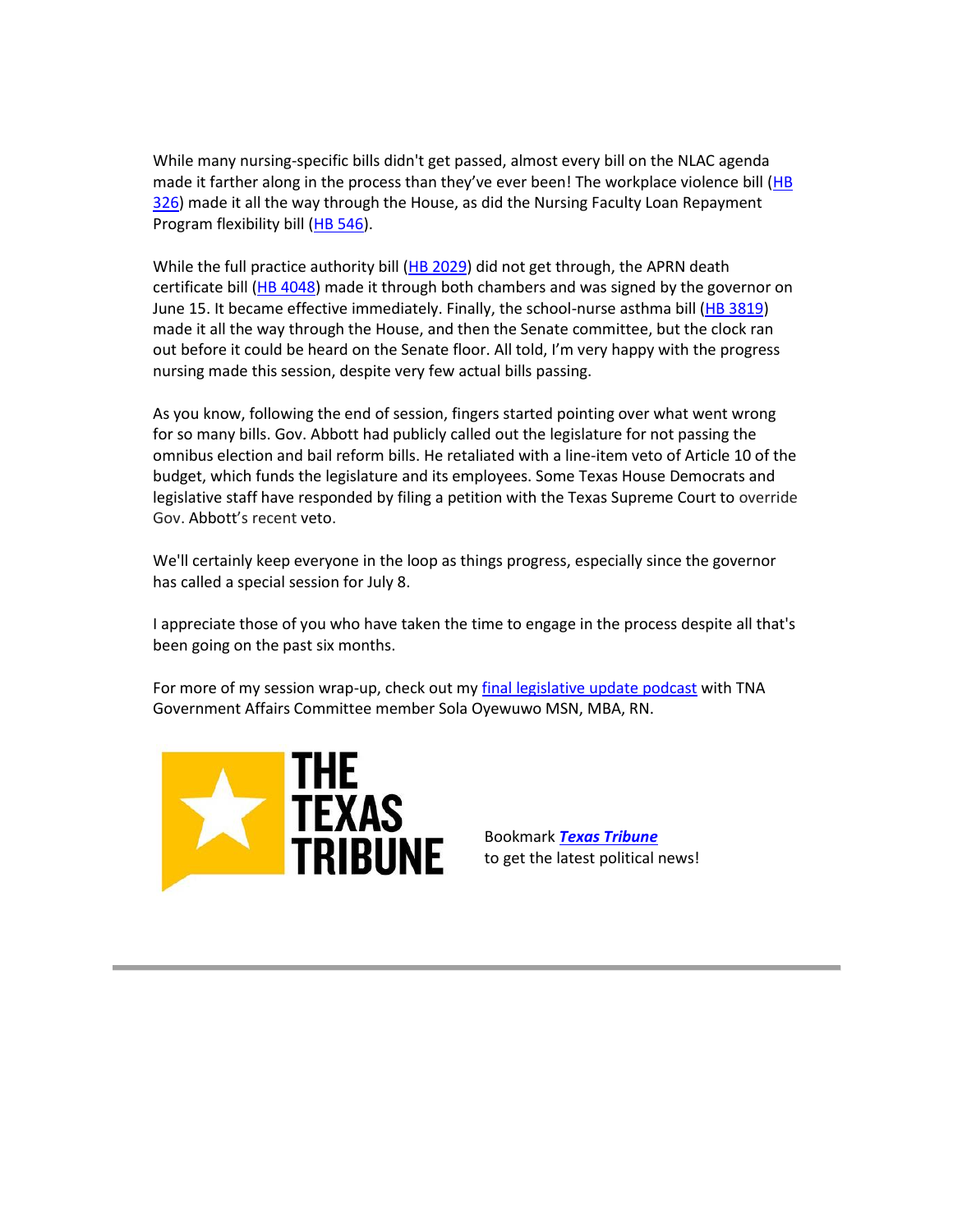## **Texas Register: Rules and Regulations**

#### **Texas Board of Nursing**

#### **[June 11, 2021](https://www.sos.state.tx.us/texreg/pdf/backview/0611/index.shtml)**

**221.14 Nurse-Midwives Providing Controlled Substances (PROPOSED)** As part of its formal rule review process, the BON identified a rule that had not been properly updated after the passage of SB 406. This proposal clarifies that a physician may delegate to seven nurse midwives and physician assistants or their full-time equivalents and adds prescriptive authority agreements to the list of ways in which a physician may delegate to a nurse midwife.

**Remember ...** You can find the *[Texas Register](https://www.sos.state.tx.us/texreg/index.shtml)* on the Texas [Secretary of State](https://www.sos.state.tx.us/index.html) website, where **ALL** the rule proposals and adoptions from the Texas BON and other state regulatory agencies are updated weekly on Fridays and published. *Nursewatch* will print some of the more pertinent updates to nursing rules and regulations but you can delve deeper into current and past issues of the *Texas Register* at your leisure on the S.O.S. website.

### **Upcoming Events**

• **Happy 4th of July!** Enjoy a safe and happy holiday celebrating America's Independence!



- **Texas DSHS Grand Round Series: Perinatal Mood Disorders: Diagnosis Treatment & Referral**, live webinar; 11 a.m. CST July 7. CE credits/contact hours for multiple disciplines awarded for attendance. Learn more and register [here.](https://register.gotowebinar.com/register/6789812371714080783)
- **[TNP's Rural Telehealth Virtual Conference](https://www.texasnp.org/event/ruralhealth)**, July 17, 2021. TNP's first rural health conference will cover best practices, augmented assessment, innovation, vendor platforms and more. Registration deadline July 15.
- **[The Texas Tribune Festival](https://festival.texastribune.org/?_ga=2.99920861.2122667581.1624477725-1257762128.1566219227)**, Sept. 20-25, 2021. Multi-day celebration of big, bold ideas about politics, public policy and the day's news, headlined by names you already know alongside those you should. Includes panel discussions, interviews and programming curated by The Texas Tribune journalists. TribFest 2021 will offer a hybrid experience of virtual and live events. Learn more [here.](https://festival.texastribune.org/info)
- **[TNSA 2021 Convention](https://tnsa.nursingnetwork.com/nursing-events/135280-tnsa-2021-convention#!info)**, Oct. 14-16, 2021, Austin, TX. Register [here.](https://tnsa.nursingnetwork.com/nursing-events/135280-tnsa-2021-convention#!registration)